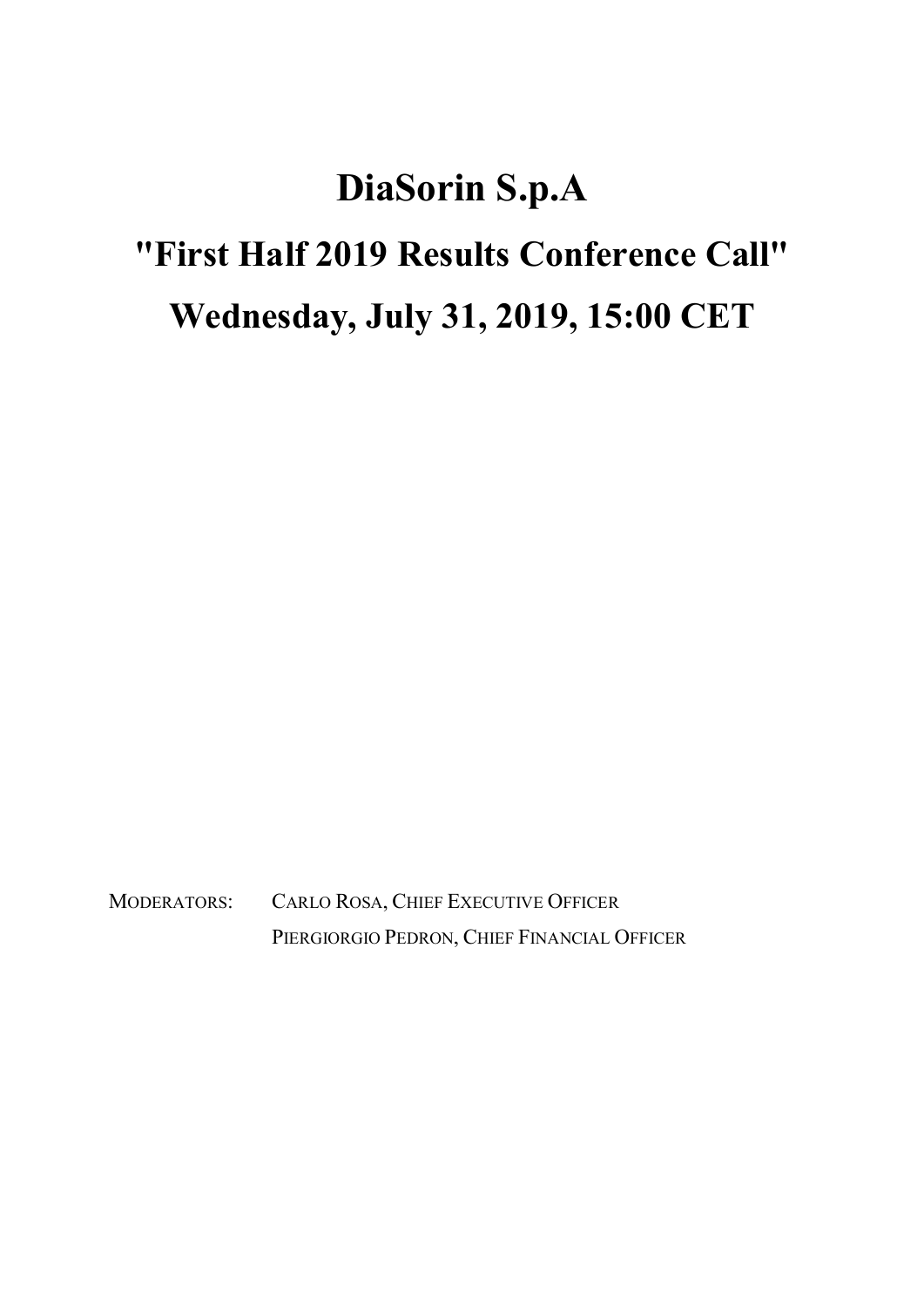OPERATOR: Good afternoon. This is the Chorus Call conference operator. Welcome, and thank you for joining the DiaSorin First Half 2019 Results Conference Call. After the presentation there will be an opportunity to ask questions.

> At this time, I would like to turn the conference over to Mr. Carlo Rosa, CEO of DiaSorin. Please go ahead, sir.

CARLO ROSA: Yes. Thank you, operator. Ladies and gentlemen, welcome to the quarter 2 conference call. As usual, I'm going to give you some general comments about what happened in quarter 2, and then our CFO, Mr. Pedron, will drive you through the numbers.

> Again, as usual, I'm going to comment all the results in constant exchange rate, since as you know, there is a variation especially on the dollar side which has been clearly impacting, in this case on the positive side, the financial of the company. So everything I will comment on is going to be at constant exchange rate.

> So let's start from the top line. It was a very good quarter. The growth at the group level was 6%, and what is very interesting to look at is that the underlying technologies which are the CLIA technology, ex Vitamin D and our molecular franchise grew particularly strong in this quarter. The CLIA scored 13%...over 13% increase over prior year and our molecular franchise, 26% increase over prior year. And we are going to go through geographies and you will understand where the growth is coming from.

> So now, if we analyze our business from a geographical point of view, let's discuss Europe, U.S., and then Asia Pacific, with...that overall represents over 80% of the revenues.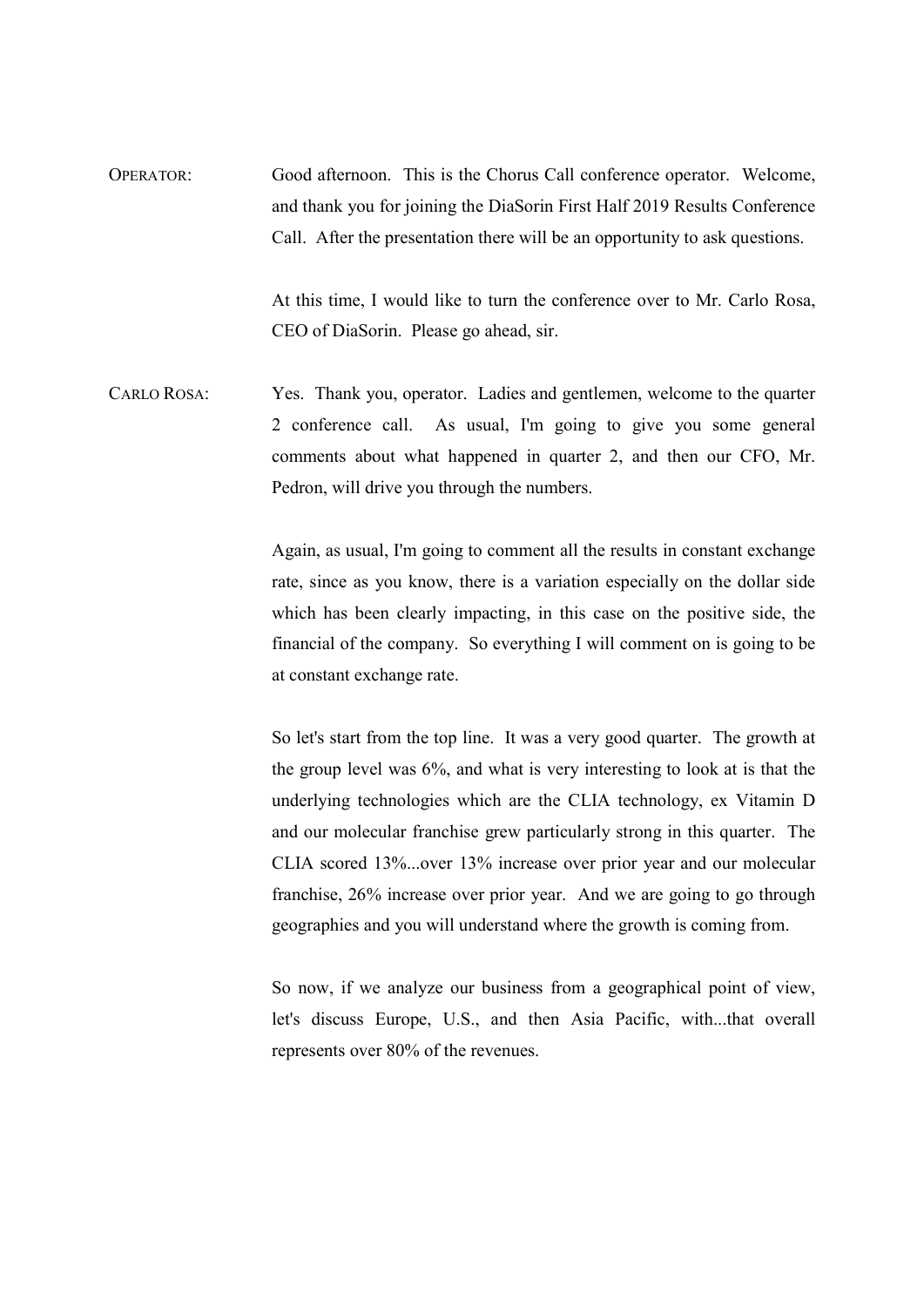So as far as Europe is concerned, quarter 2, 4% growth, where we had a very strong quarter again with Italy, where we launched the QuantiFERON on our installed base and the results are very good.

 Strong growth in all geographies, I would like to comment specifically 2 geographies that didn't perform as expected. One is France, and France, in this quarter…and year-to-date is very weak, minus 3.3% versus last year. But this is a combination of 2 events that happened in quarter 1.

 One is the fact that 2 codes have been eliminated from the reimbursement in France. These are 2 specific products that we sell in France, is about  $\epsilon$ 1 million of revenues, which...the vast majority of which is going to go away. Some of it already happened in half 1 and some is going to happen in half 2.

 These are super-specialty products that where we had...the usage in France was particularly elevated. And this...the cancellation of this code pretty much brings France where all the other geographies are. So we're going to take a hit when it comes to 2019 and then eventually, it's going to smooth out.

 The good positive event about France is that the placement rate is doing very well, the number of instruments placed in the market. The consolidation of labs, clearly is helping us because the more they consolidate, the more we have specialties going to the labs, where DiaSorin is already operating.

 And by the same token, I think that in France, we are going to have a lot of good positive effect on the business since in the second half, by the fact that a couple of very large labs have been actually closed when it comes to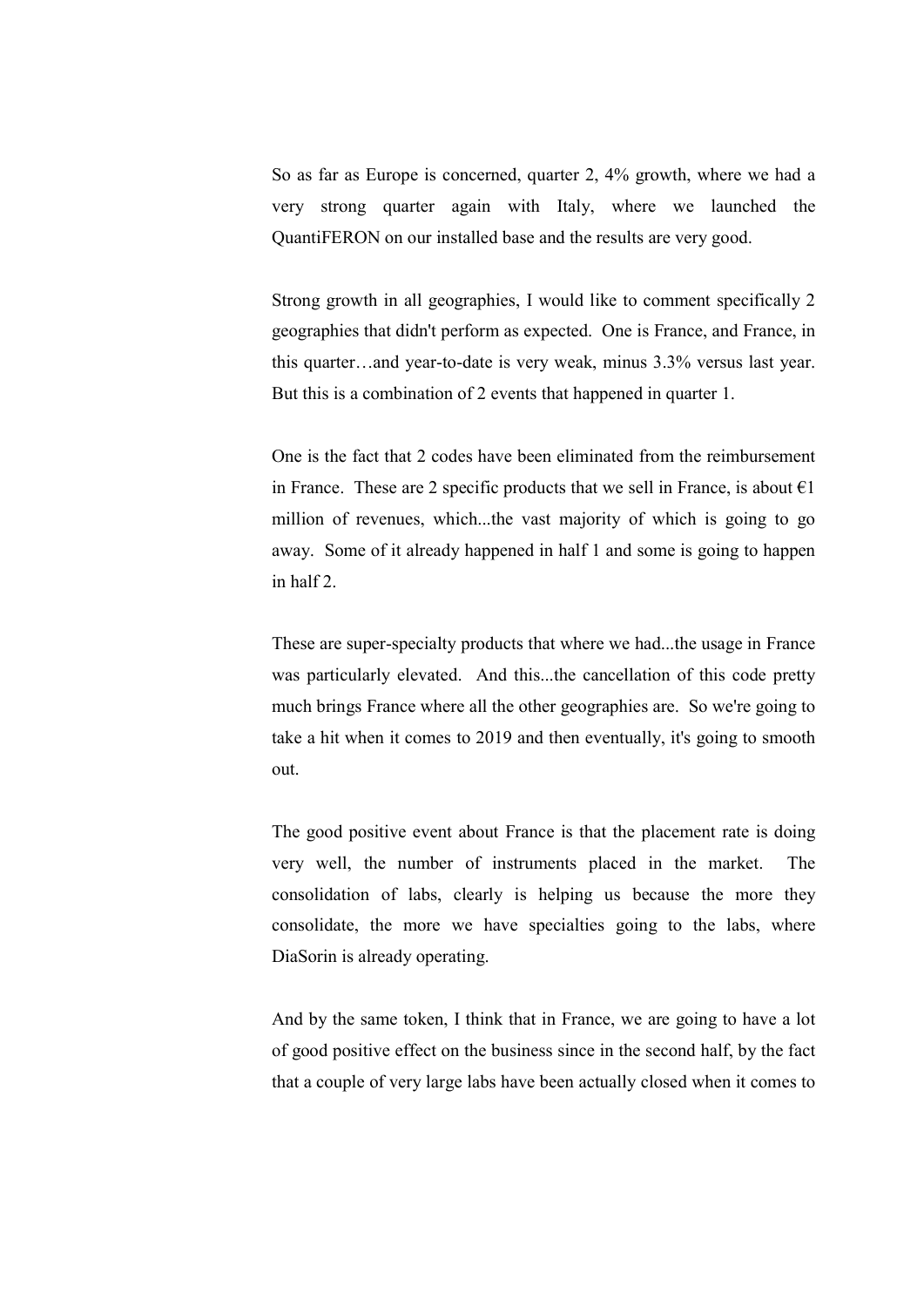QuantiFERON. And again, those sales will happen in the second part of the year.

 The other market, which is delayed, compared to where we expect to be is actually Germany. Germany is a combination…Germany is growing 1%. And I remind you that Germany is one of the geographies where we have the most amount of Siemens business.

 The conversion of the ELISA business…Siemens business from ELISA to LIAISON in Germany is taking longer than expected. This has to do with the fact that a lot of that business is in commercial labs and commercial labs these days are very busy as far as consolidation is concerned and also transitioning their core lab activities to high throughput platforms coming clearly from competitors. That doesn't affect us at all, but it does affect their ability to dedicate time in conversion of a business from one technology to the other.

 So in that particular geography, the Siemens legacy is there. Clearly, that business is not growing, it's flat, but it's not converting as expected...as fast as expected to the LIAISON which means that pretty much leaves our LIAISON business in Germany growing around 6%. A stable, slightly declining ELISA business and overall leaves the country so far in H1 flat.

 Good news about Germany, though again, is placement rate. We have placed, in Germany, 24XLs in H1. And just for your reference that is pretty much the number of sales that were placed in the country last year. So there's an acceleration of placements in Germany, which again gives us certainty of the fact that this geography as well is going to pick up in growth in the second part of the year. Also then, Europe is growing 4%, so which is in line with company expectations.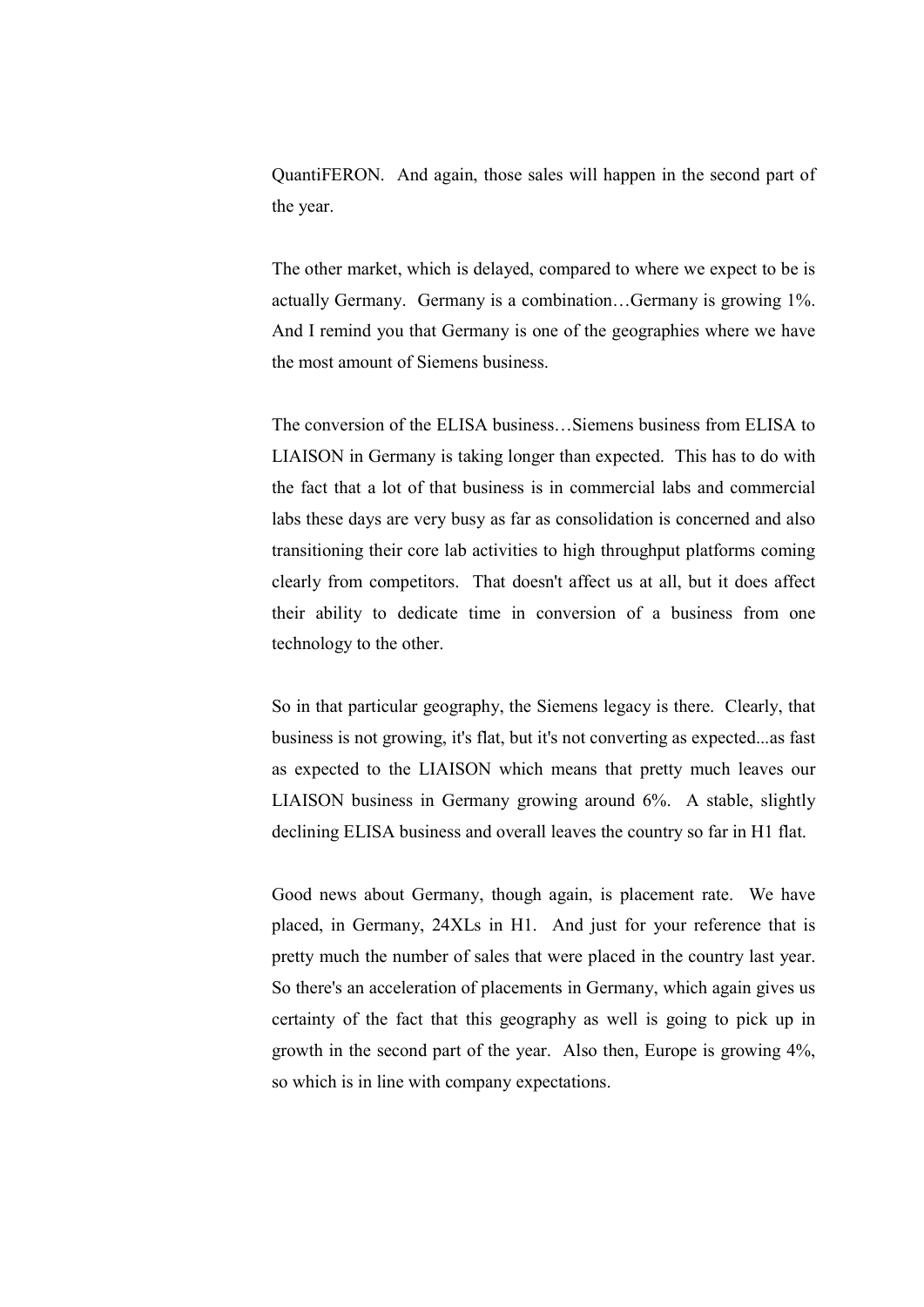Now, let's go to the U.S. In the U.S., we have an acceleration of growth. In the quarter, we have a 10% increase of revenues which is phenomenal for the country and that's a combination of different events.

 The first one is that, if you remember in Q1, we did comment on the fact that the flu season had heavily impacted quarter 1 results for the U.S. Again, the weakness of the season which was felt by us and all other competitors, but then the underlying business was doing fine. And this shows in quarter 2, because now the flu effect is behind us and that at that point, we have DiaSorin Molecular, so all our Molecular business growing 26% which is a very strong growth.

 A combination of launch of products that happened last year, plus we just got approval of our VZV assay which fits very well with the current installed base. And then the fact that we did close a very large agreement when it comes with...when it comes to Molecular with one of the major labs, with which we have historical, traditional very good relationship. And this contract has been...is in execution, it is going to be fully executed by year-end. And clearly, it's impacting very positively our DiaSorin Molecular business in the U.S.

 As far as the immunoassay business is concerned, we continue to see double-digit growth when it comes to our CLIA x-D business. But the good news is that contrary to some of our expectations and trends that we had seen in the previous quarters, our Vitamin D business has been, in this quarter relatively stable. As said, difficult to draw any conclusion for this trend. I think that we need to see what will happen in the future quarters as well, as far as a reduction in volume of Vitamin D usage which I remind you is fundamentally related to the policy of certain insurance companies that have...are actually promoting with the physician a different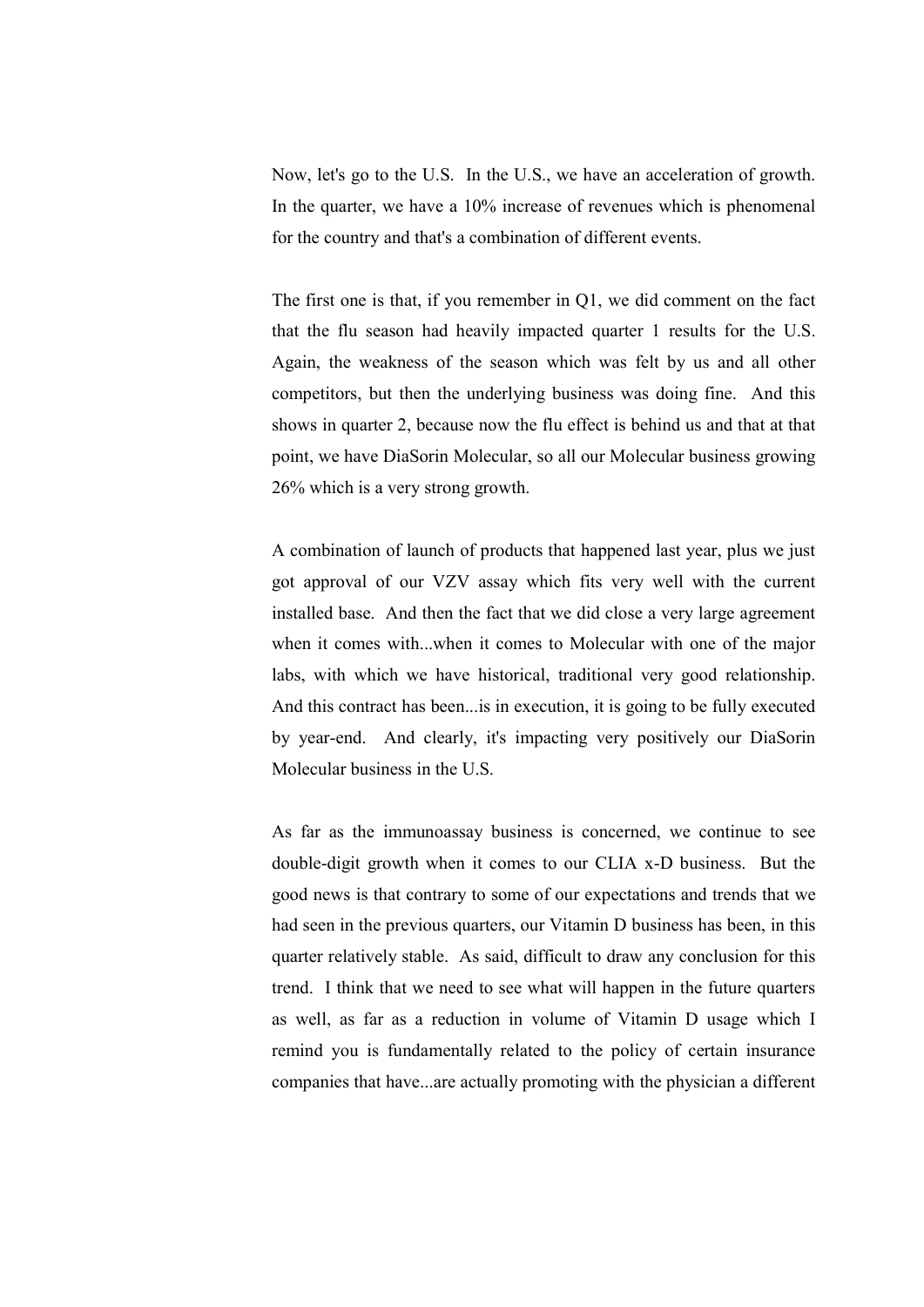use of Vitamin D, so not for screening, but it's suspected for certain clinical conditions.

 By the same token, if you follow what the major lab…Quest Lab called Sonic said, I think that what is working in favor of the Vitamin D business is the fact that even if the insurance company does reject reimbursement for that particular Vitamin D prescription, then the lab have been authorized now to go after the patient and get the money and get the test reimbursed directly from the patient. And that clearly allows the labs to recover their money and volumes to continue to be stable as in the past. But again, as far as the Vitamin D is concerned, I don't want anybody to draw any long-term conclusion on where the volume will go. We need to wait and see what is going to happen in the second part of the year.

 Again, remarkable about the U.S., is the success with the CLIA x-D and the placements in the commercial labs, and we start seeing placements in the hospital labs as well. If you remember, we got approval of all our stool line now. And we are waiting anxiously for the final assay to be approved, which is the TB assay, the QuantiFERON assay.

 We have filed with the agency all documents and all amendments by the mid of this month. By the book, it should take 90-days for the agency to approve the assay. I think that is reasonable to expect that we should get approval some time by the end of August. So I would cautiously say that by the end of August, we should have the TB approved in the U.S., which is a couple of months delayed versus what we expected, but is...again, is a tremendous opportunity for the U.S., also because it is happening...this approval happens at the time when the volumes in the U.S., of TB testing and the conversion from the skin test to the blood test is accelerating, is a result of the fact that there has been a declared shortage that is going to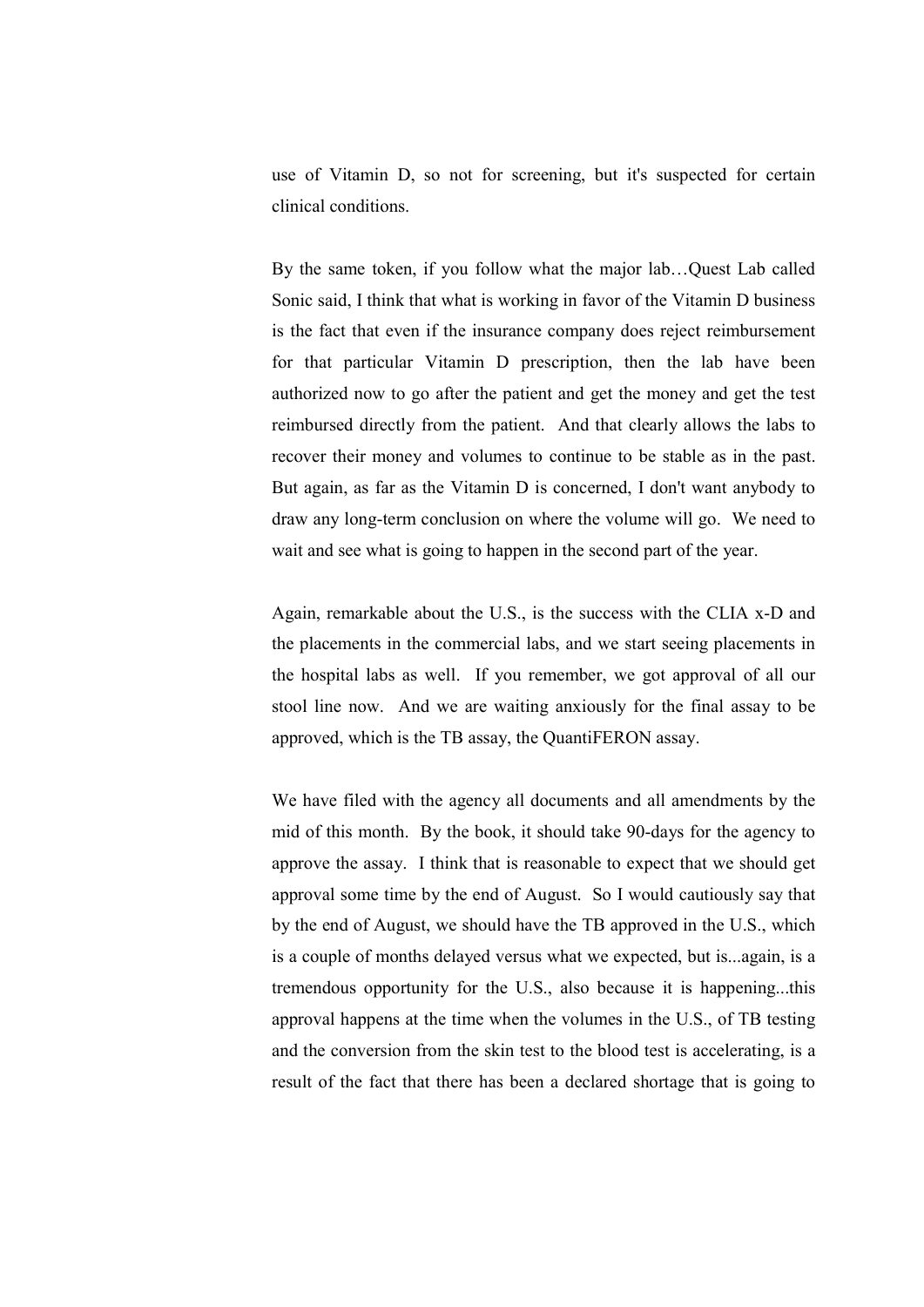last until quarter 1 of next year of the antigen used by the companies to make the skin test.

 So it's a very favorable time for conversion and volume growth. We see volume growing in all the major labs in the U.S. So again, anxiously waiting for the approval which is very...will happen soon, and then we'll start also our activity with TB in the U.S., market. Overall, again, U.S., plus 10%, it's a great result.

 Now let's go to Asia Pacific, 7.4% growth. Overall, China, which is the lion's share of our business, is...grew 7% in the quarter. Again, I think we need to look through this number because that growth is a combination of double-digit growth of our CLIA x-D business. So the reagent business continues to grow as expected, whereas we have a negative, again effect on the instrument sales, and this is due to the fact that, as said, we continue to move to our policy where we tend to reagent rent rather than sell instruments.

 As far as number of placements and you have seen from the total number of placements in the quarter, we continue to be on track. And we will end up…I think, we have 250 net placements year-to-date. We are on track to end up to have, at a group level, around 550 system placed worldwide.

In China...going back to China, China traditionally represents anything between 90 to 100 systems that we installed in the region. And in the first half, we are around 50 systems. So also as far as placement is concerned, again, China is fine. So to make a long story short, also in Asia Pacific, growth as expected, CLIA growing as expected. And in this region, the good news as well is the fact that in the last few days, we got approval of the QuantiFERON TB test that now is going to be launched in Australia in quarter 3.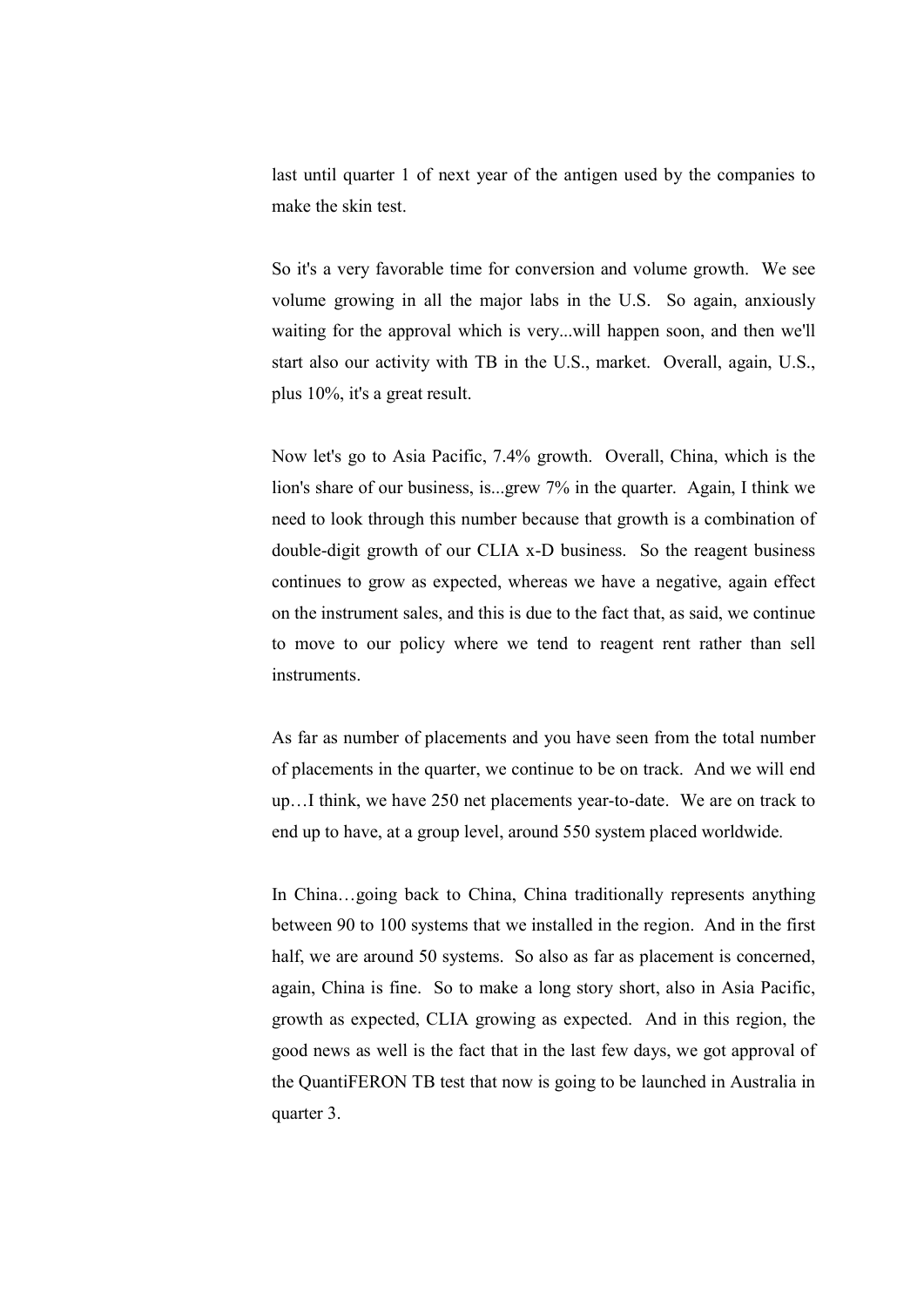The last things that I would like to comment on has to do with the fact that...is a renewal of major agreements. As you know, as we have discussed many times, 2019...2018 and '19 were 2 very relevant years for us because there were 3 agreements that were under renewal, 2 in the U.S…with 2 major labs in the U.S., and 1 with a major international laboratory chain. If you remember, we have signed already 1 of the 2 big labs in the U.S., December last year. So that has been renewed.

 And I'm happy to report the fact that when it comes to the major international laboratory chain, now we came to terms and that agreement is going to be renewed as well which is fundamentally guaranteeing continuation...continuity of supply when it comes to all product portfolios, including Vitamin D. And we are going to add to that menu also more products as usual. When we have these renewals, you know, we have price concessions, but we've got benefit as far as the implementation of new assays on our installed base. So that's also very positive. One contract to go, that particular contract in the U.S., does expire end of the year. So we have time to work with this lab and you know, sign up as well this laboratory for renewal.

 Finally, just one comment, we launched the LIAISON XS, our small midsized platform. It was actually CE Marked and presented in June...in May, June, and we are proceeding with soft launch. As said, we expect by yearend to have 20-30 units installed in Europe, but that is very typical. This is what we did with the LIAISON XL as well. It goes to opinion leaders, and it goes to reference accounts and then we expect then a full commercial launch in 2020.

 So far, as far as, what we have committed to in the first 6 months, I believe that things are going as expected. And certainly, you see that all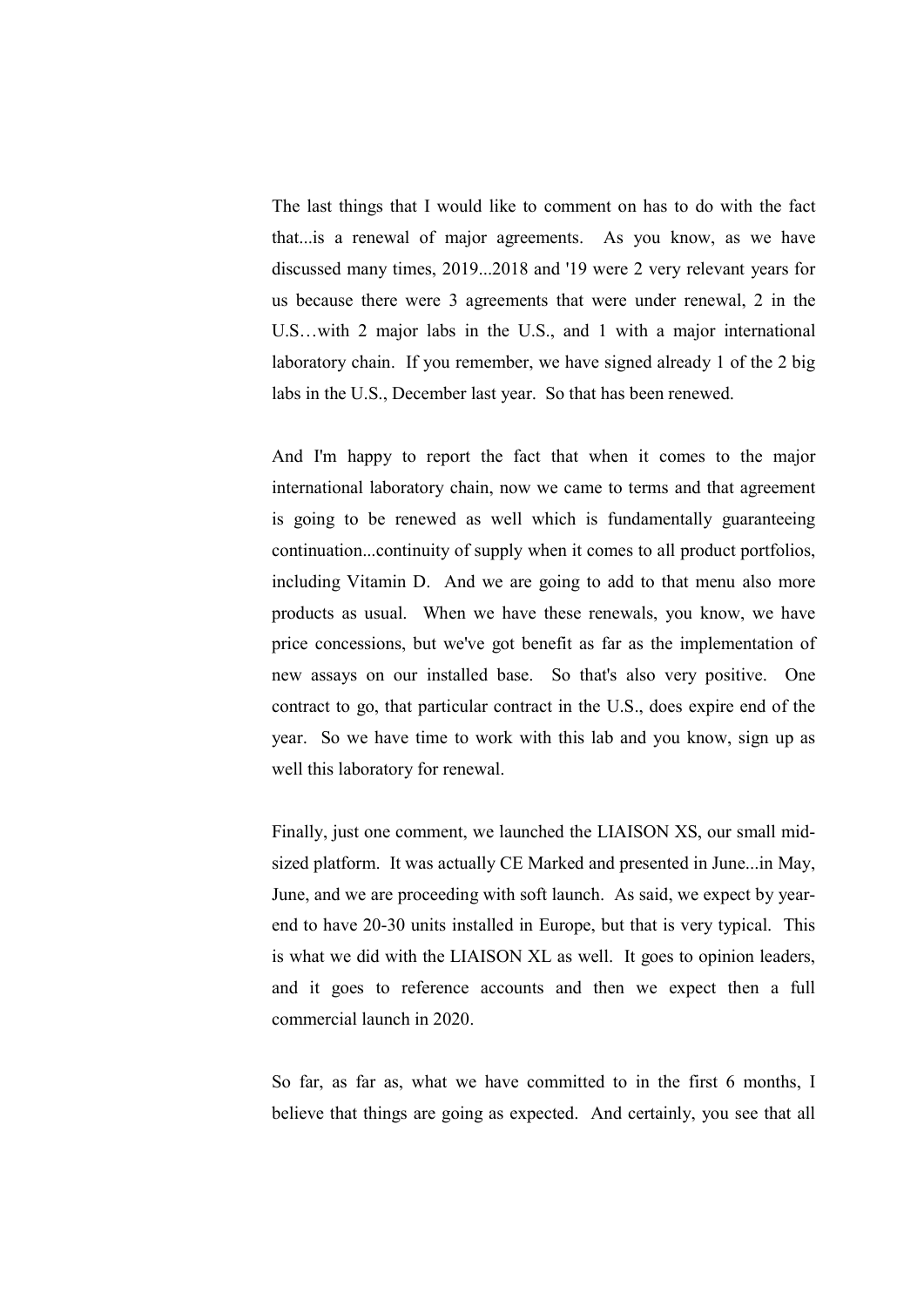these events that have been affecting positively our top line do result in profitability which is again in line with expectation, but I would like to underline profitability which is exceptional, as far as, our industry is concerned.

 And again, the profitability and the high EBITDA level which we record in quarter 2, again is a result of different components. The first one is the fact that we continue to launch and develop products which are high priced, and therefore we have a mix...our revenue mix is continuously shifting from a base of products which include ME2 [ph] and specialty to a more specialty based product...base bag and that's very positive.

 And the second effect is that we now see all the benefits coming from the industrial operations efficiencies that we've been conducting over the last 3 years that actually led us to streamline operation, consolidate operations and close Ireland last year. So we now enjoy the full benefit of the fact that cost base is not with us.

 And we are committed to continue this trend in terms of efficiency and in terms of consolidation of manufacturing in order to guarantee that in a world where we have seen volumes...testing volume is certainly increasing, but price is always under scrutiny, we will continue to guarantee the level of profitability that we see today.

 Now, I'm going to leave now the podium to Piergiogio, who is going to go through the numbers. Thank you.

PIERGIORGIO PEDRON: Thank you, Carlo. Good afternoon, everybody. In the next few minutes, I'm going to walk you through the financial performance of DiaSorin during the first half of 2019. And I would also make some remarks on the contribution of the second quarter.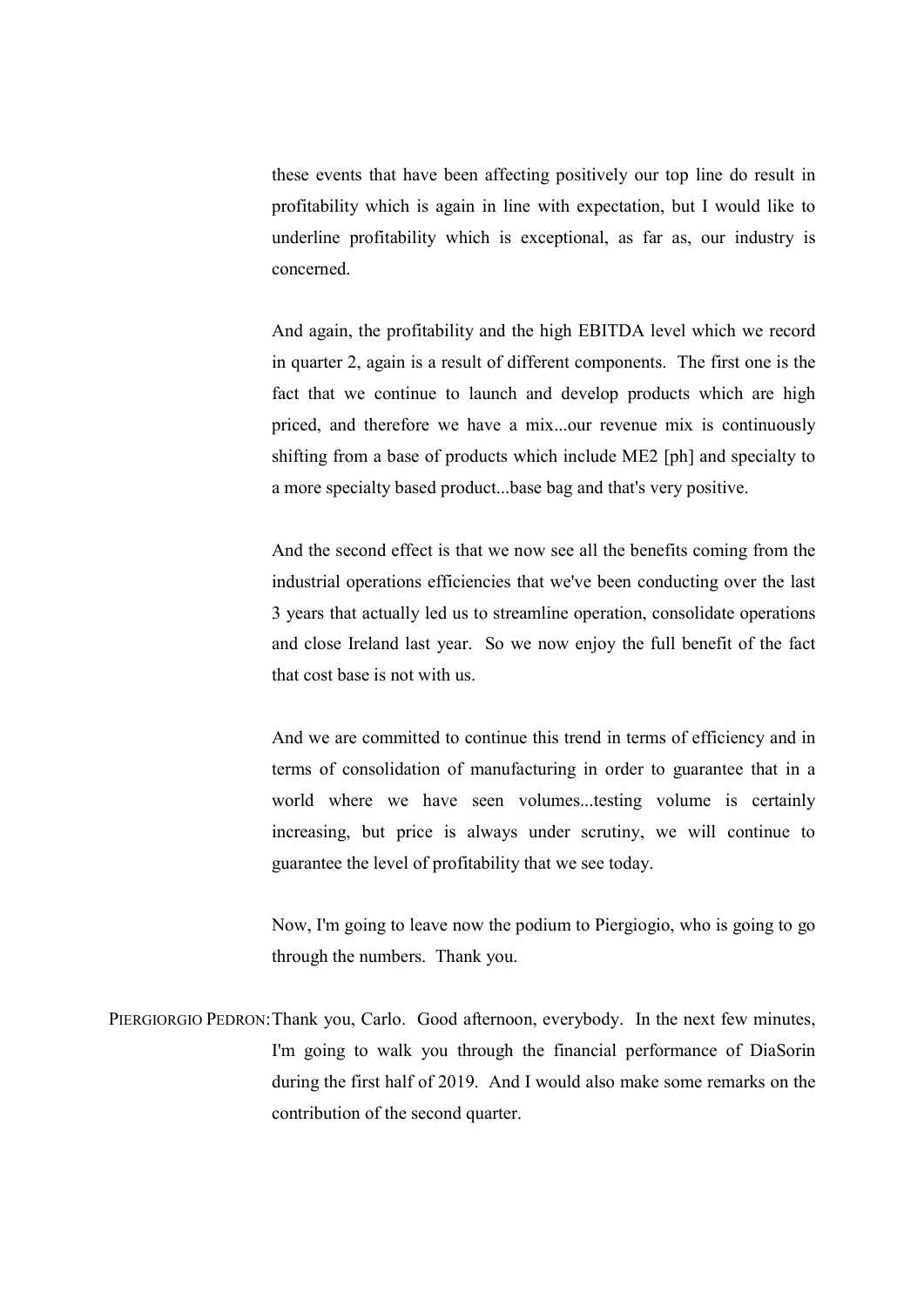As usual, I would like to start with what I believe are the main highlights of the period. So we closed half 1 with an increase in revenues at constant exchange rate of 3.7%. After a soft first quarter, mainly driven by a weak flu season as we saw, the second quarter has been strong recording a growth at constant exchange rate of 6%.

 Q2 '19 gross margin confirmed the very good results achieved in Q1 '19, with a ratio of revenues of 69.4%, in line with what we recorded in Q2 last year. This brings H1 '19 gross margin ratio at 69.5% which is 100 basis points better than 2018. I will cover later on the main drivers behind this increase.

Half 1 '19 EBITDA at  $E$ 139 million increased by 6% at constant exchange rate compared to the previous year. H1 EBITDA margin, again, at comparable FX rate is 39.6%, vis-à-vis 38.7% of 2018. Q2 EBITDA margin at 40% is confirming the very good performance achieved in Q1.

 Lastly, we keep maintaining our ability to generate a very healthy free cash flow,  $\epsilon$ 70 million in the first 6 months of the year. The net financial position, positive for  $\epsilon$ 62 million, has been affected by the payment of ordinary dividends for €49 million in May.

Let's now go through the main items of the P&L. H1 revenues at  $\epsilon$ 350 million grew by 5.8% or  $\epsilon$ 19 million compared to last year. The growth at constant exchange rate is 3.7%. The strengthening of the U.S., dollar against the euro is the main reason behind this FX tailwind. Considering where the U.S., dollar is trending now compared to 2018, I believe it is fair to say that the positive FX impact should be less significant in the second part of the year.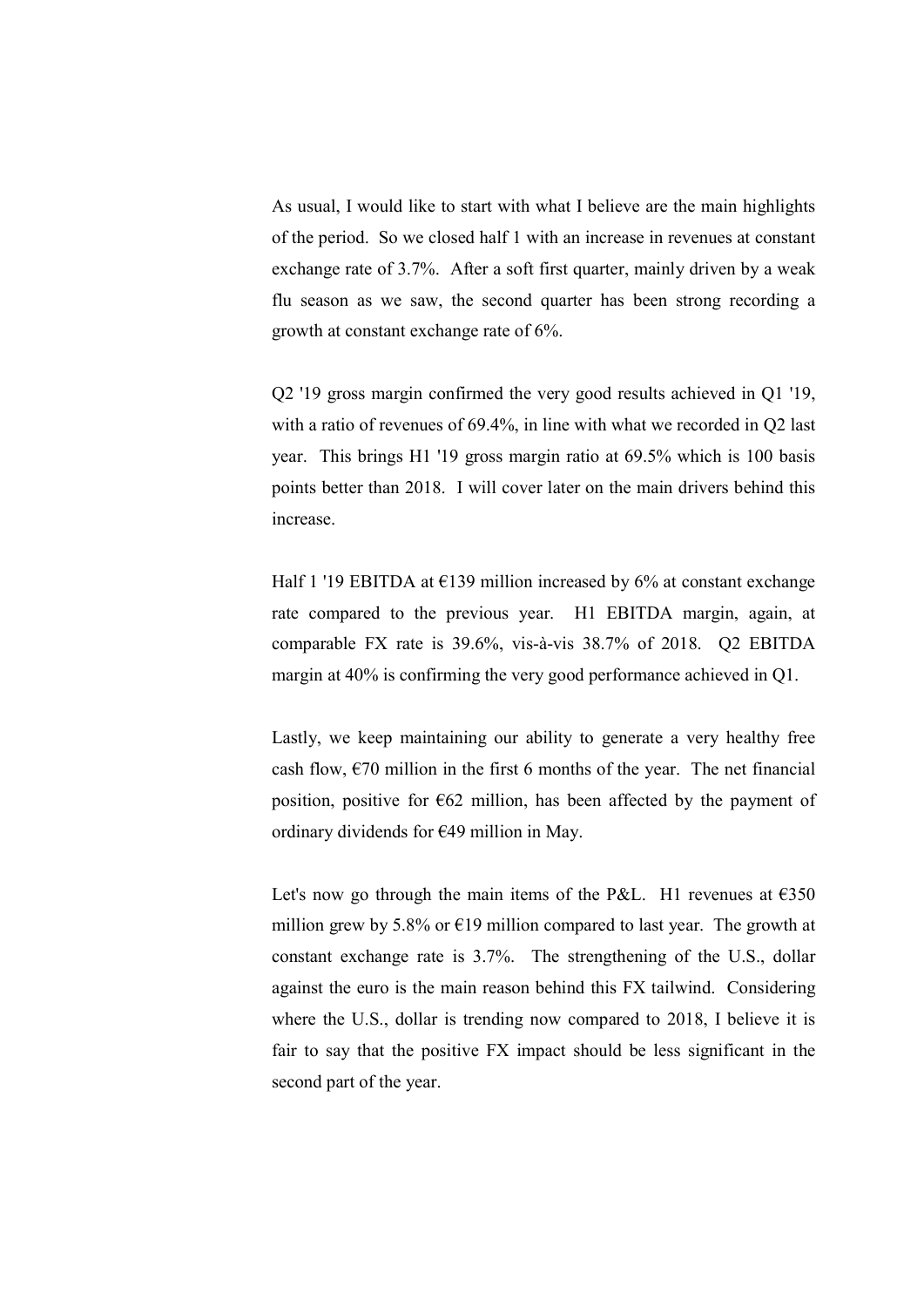Gross margin at  $\epsilon$ 243 million, grew by 7.2% compared to last year, closing the first 6 months of 2019 with a ratio of revenues of 69.5%, which is 100 basis points better than 2018. Q2 '19 margin at 69.4% is in line with what recorded in Q1 '19. The increase in year-to-date gross margin is the result of following different moving parts.

 The positive sales mix coming from lower instruments and export market revenues and higher specialty test sales that Carlo just commented, lower manufacturing and distribution expenses coming from the several cost reduction initiatives started in the last couple of years. And just to remind one of them, let me please mention the shutdown of the Irish manufacturing site.

 And finally, lower royalties are coming mainly from the fact that at the end of 2018, some patents, some key raw materials of our molecular kits have expired. This royalty upside should stay in the second half of the year as a consequence of increasing latent tuberculosis sales.

Total operating expense is at  $\epsilon$ 128 million or 36.6% of revenues have increased by 7.5% compared to last year. The growth at constant exchange rate is a touch above 5%.

 OPEX ratio of revenues is 36.6% vis-à-vis 36% of 2018. And this somehow penalized by a revenue growth which as discussed in 2019 is expected to be skewed towards the second part of the year. Indeed Q2 '19 OPEX ratio is at 36% vis-à-vis 36.4% of Q2 '18.

H1 other operating income and expenses are in line with 2018 at  $\epsilon$ 5 million or 1.4% of revenues, because of what just described, H1 '19 EBIT at  $\epsilon$ 110 million or 31.5% of revenues has increased compared to 2018 by 7% or  $\epsilon$ 7 million.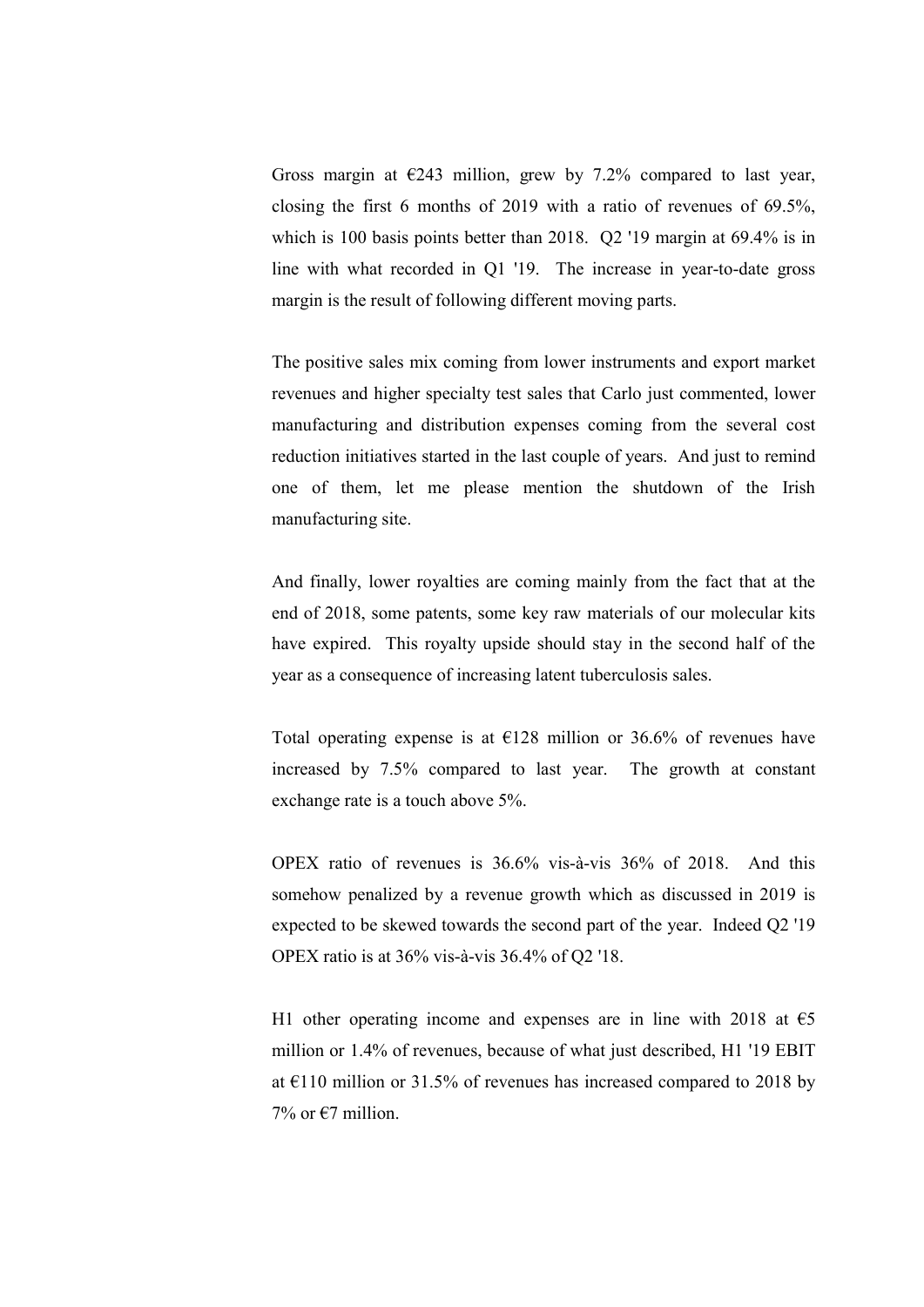H1 net financial expenses are higher than 2018 by  $\epsilon$ 2 million. This difference is entirely due to the revaluation at fair value of the participation in our Indian subsidiary booked in 2018 after the takeover of full control from the Indian partner. Excluding this positive one-off accounting revaluation booked in 2018, net financial expenses are in line with previous year. The tax rate at 23% is substantially consistent with 2018 which closed at 22.5%.

2019 net results at  $\epsilon$ 84 million or 24% of revenues is higher than previous year by  $\epsilon$ 3 million or 3.9%. This increase is the result of what's described so far and of higher net financial expenses of  $\epsilon$ 2 million which I just talked about.

Lastly, H1 EBITDA at  $\epsilon$ 139 million is better than 2018 by  $\epsilon$ 11 million or 8.6%. The variance at constant exchange rate is positive for 6%. First half EBITDA ratio on revenues is 39.8% at current exchange rate and 39.6% at constant exchange rate vis-à-vis 38.7% of H1 2018.

 Quarter 2, 2019 has confirmed the very good results of Q1 '19, closing at  $E$ 72 million or 40% of revenues. H1 '19 improvement compared to last year is mainly driven by higher gross margin we just discussed about and by the application, starting from 2019 of IFRS16 which accounted for about  $\epsilon$ 3 million in the first 6 months of the year. And I believe we already covered this point in the last quarter call.

 Let me now move to the net financial position and the free cash flow. We closed the period with a positive net financial position of  $\epsilon$ 62 million. After the introduction of the just mentioned IFRS16 which implied a booking of a financial liability of  $\epsilon$ 30 million. Let me please remind you that in May, as I said, we paid  $\epsilon$ 49 million ordinary dividends.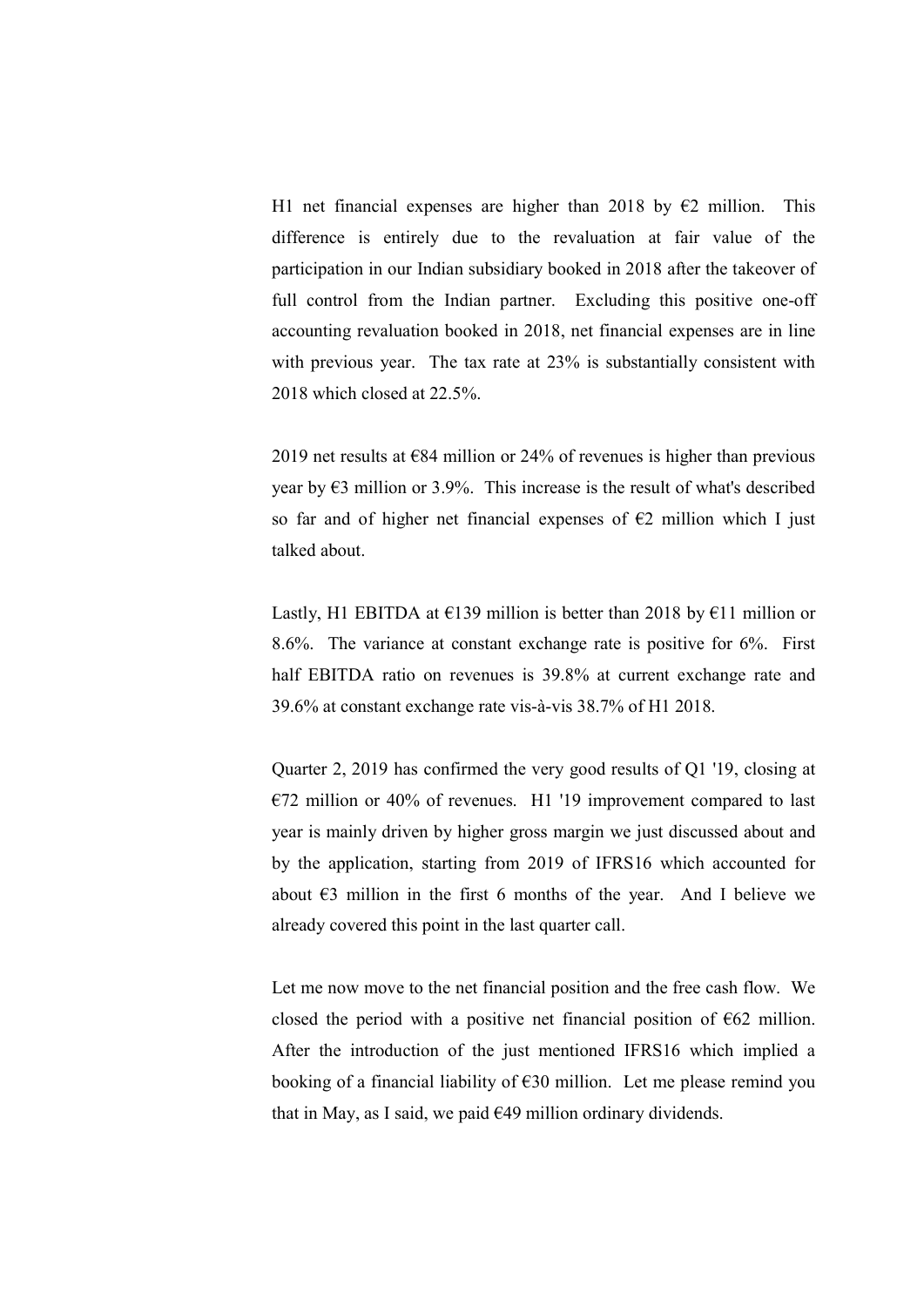In H1, the group generated  $\epsilon$  70 million free cash flow vis-à-vis  $\epsilon$ 69 million of 2018. I believe it is very important to note that Q2 '19 has been affected by the payment of a one-off exit tax for about  $\epsilon$ 6 million deriving from the shutdown of our operations in Ireland and the following transfer of some intangible assets to our Italian legal entity. The value of the mentioned intangible assets will be depreciated over the next few years in the relevant Italian legal entity, therefore neutralizing the cumulative cash impact to the group coming from the Irish exit tax.

 Lastly, we confirm 2019 guidance, which foresees an increase in revenues between 5% and 8% and an EBITDA margin at the same level of 2018. Actually, since we closed 2018 at 38.2%, considering the impact of IFRS16 as we discussed a quarter ago, should be more closer to the 39%. Please let me remind you that the guidance is, like always, at constant exchange rate.

 Now, let me please turn the line to the operator to open the Q&A session. Thank you.

Q&A

- OPERATOR: Excuse me; this is the Chorus Call conference operator. We will now begin the question and answer session. The first question is from Catherine Tennyson with Bank of America Merrill Lynch. Please go ahead.
- CATHERINE TENNYSON: Good afternoon and Thank you very much for taking my questions. I just have 2; my first one would be on the margin which looks to be tracking a little ahead of group guidance in Q2. So therefore do we see a chance of a bit of a guidance upgrade as we go into the second half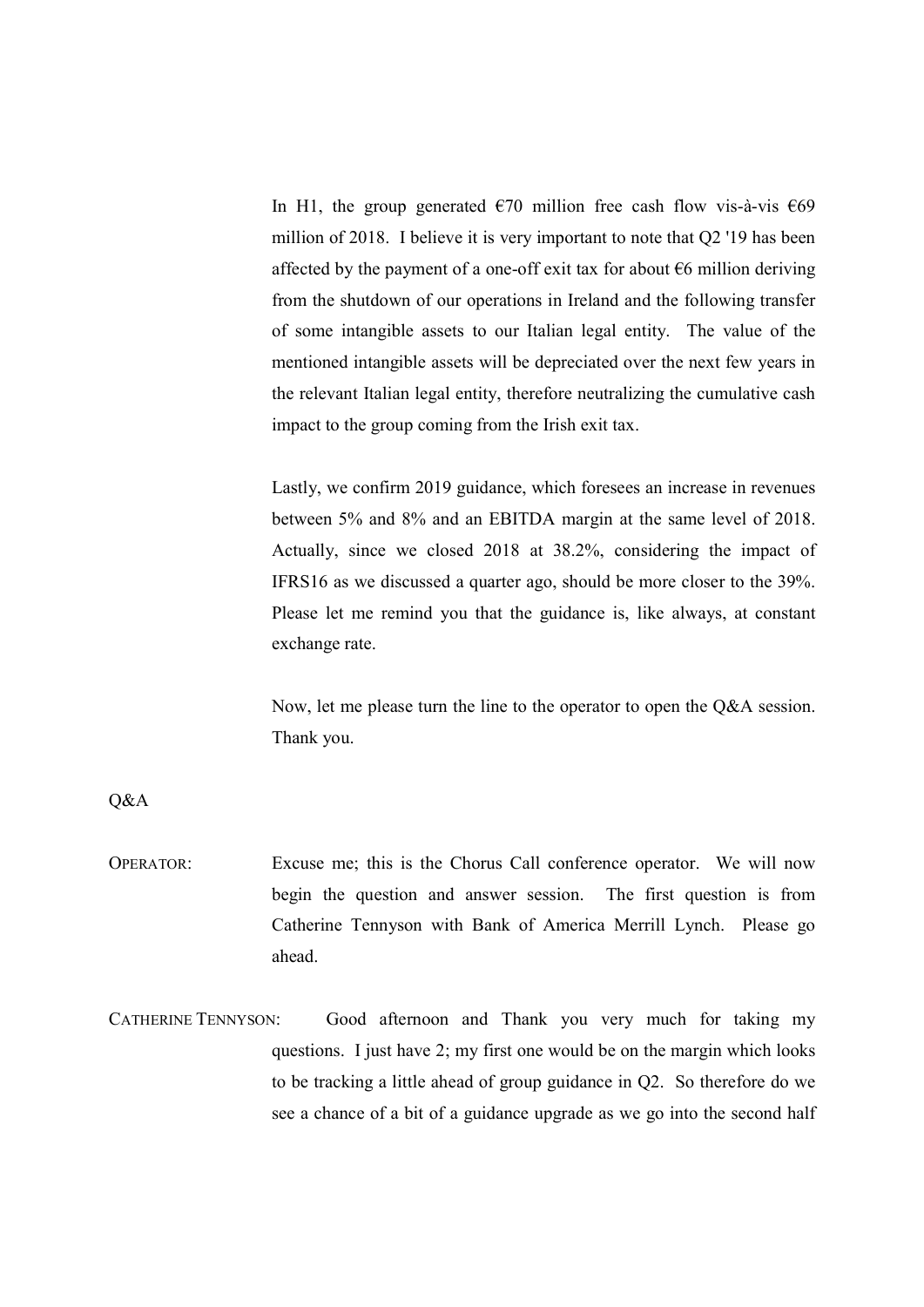of the year or given the fact that you've just confirmed guidance there, what headwinds are you anticipating in H2 which would bring that margin down a little bit?

 And then my second question would be on the Siemens ELISA business. You just commented that, there has been some delays in converting the customers over. Are we [indiscernible] a risk of losing these customers or what exactly are the dynamics at play there to cause this delay? Thank you.

CARLO ROSA: Yes. I'll take the second one, and then I think Mr. Pedron is going to address gross margin. On the gross margin, I'm just going to make a general comment, I don't think that today we are in a position to extrapolate anything, as far as, the year end results. But I think that PG is going to be more specific about it.

> On the Siemens one, I don't see necessarily the risk of losing these customers. The reality is that this business which is a business which has been entrenched with these customers for 30 years, I remind you that this ELISA business was actually developed by Dade Behring which eventually was acquired by Siemens through acquisition. It was actually launched in 1980. So we are approaching 40 year shelf life of these products. And these customers have been very comfortable using this ELISA line. And today, especially in Europe and especially with these private labs, they are going through lots of transformations, as far as, efficiency is concerned.

> And so, their major problem today is how they are going to automate more and more and more of their main core business in order to face a reduction in payments, and you know, everywhere in Europe, there is a reduction in health care reimbursements, which is primarily clearly affecting this lab.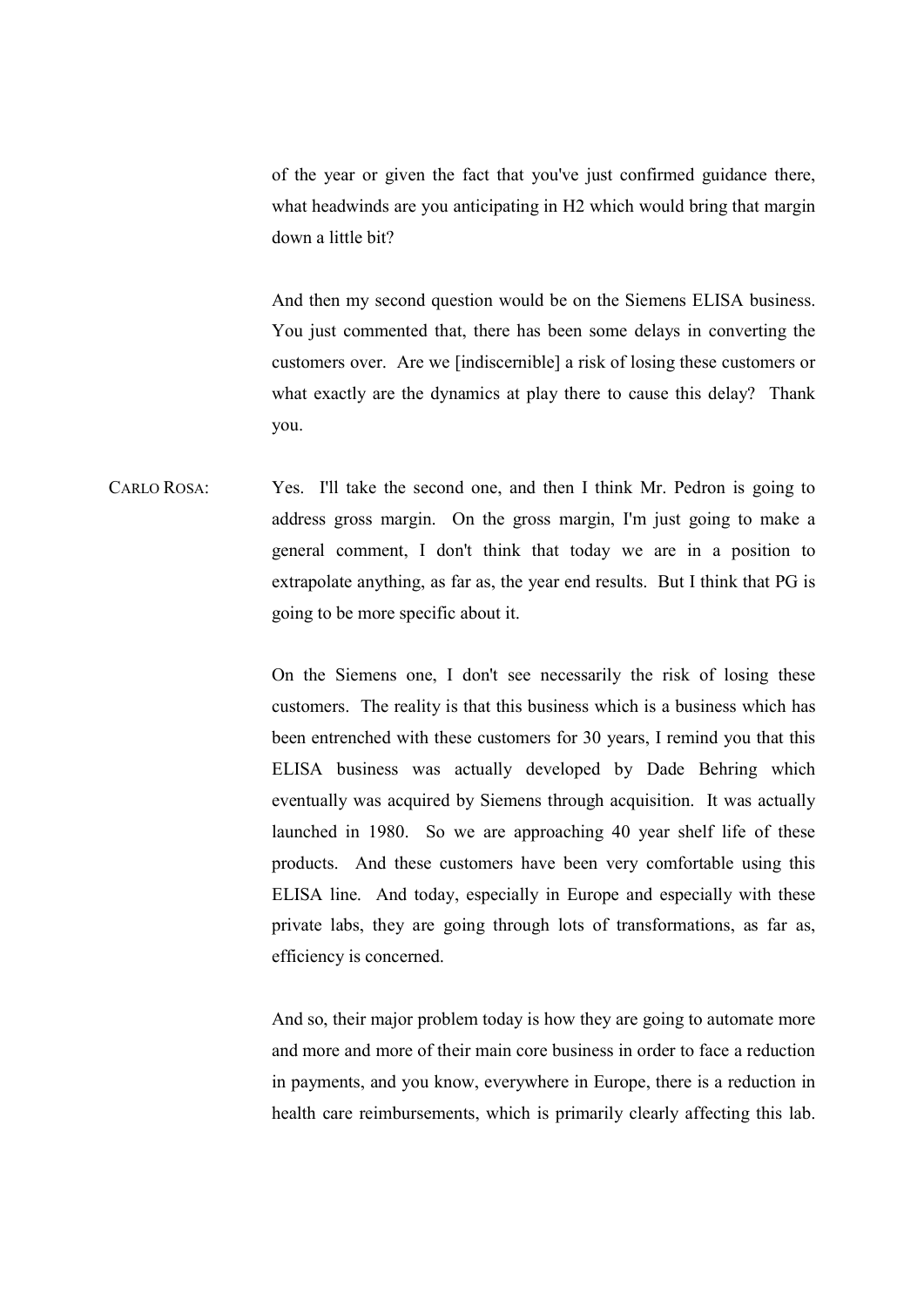So in this very complicated life, where they are trying to address the 80% core of their business, then there is this issue with ELISA, which they are fine with, and it's not necessarily a priority.

 The problem is that the clock is ticking, and we keep telling them that by end of 2020, this business, as per the Siemens agreement, is going to be ceased. And either they move to us or they need to find another solution, which is not clear what the solution is, it's not standing up. So to make a long story short, I think that the issue is not losing, but what concerns me is the fact that if the conversion is stacked up toward the end of this year and beginning of next year, then it's going to become very complicated for us in terms of activities then to convert all these customers.

PIERGIORGIO PEDRON: Yes. So I will take the rest of the part of the question on the margin. So Carlo as he already said, it's really difficult to foresee by now exactly how the margins will end up at the end of the year. Certainly, we're very pleased to see the very good results in H1, but we also have to consider that there are several moving parts. H1 has been positively affected, as I said, by lower export and instrument sales, which by all means improved, helped our gross margin, and so our EBITDA margin. At the same time, we are expecting, in H2, our latent tuberculosis sales coming from the registration of the product in the U.S. And as we have discussed, those sales will bring some royalties with them. So very pleased with H1. Difficult to say exactly how we will end up the year considering H2.

CATHERINE TENNYSON: Thank you very much.

OPERATOR: The next question is from Maja Pataki with Kepler Cheuvreux. Please go ahead.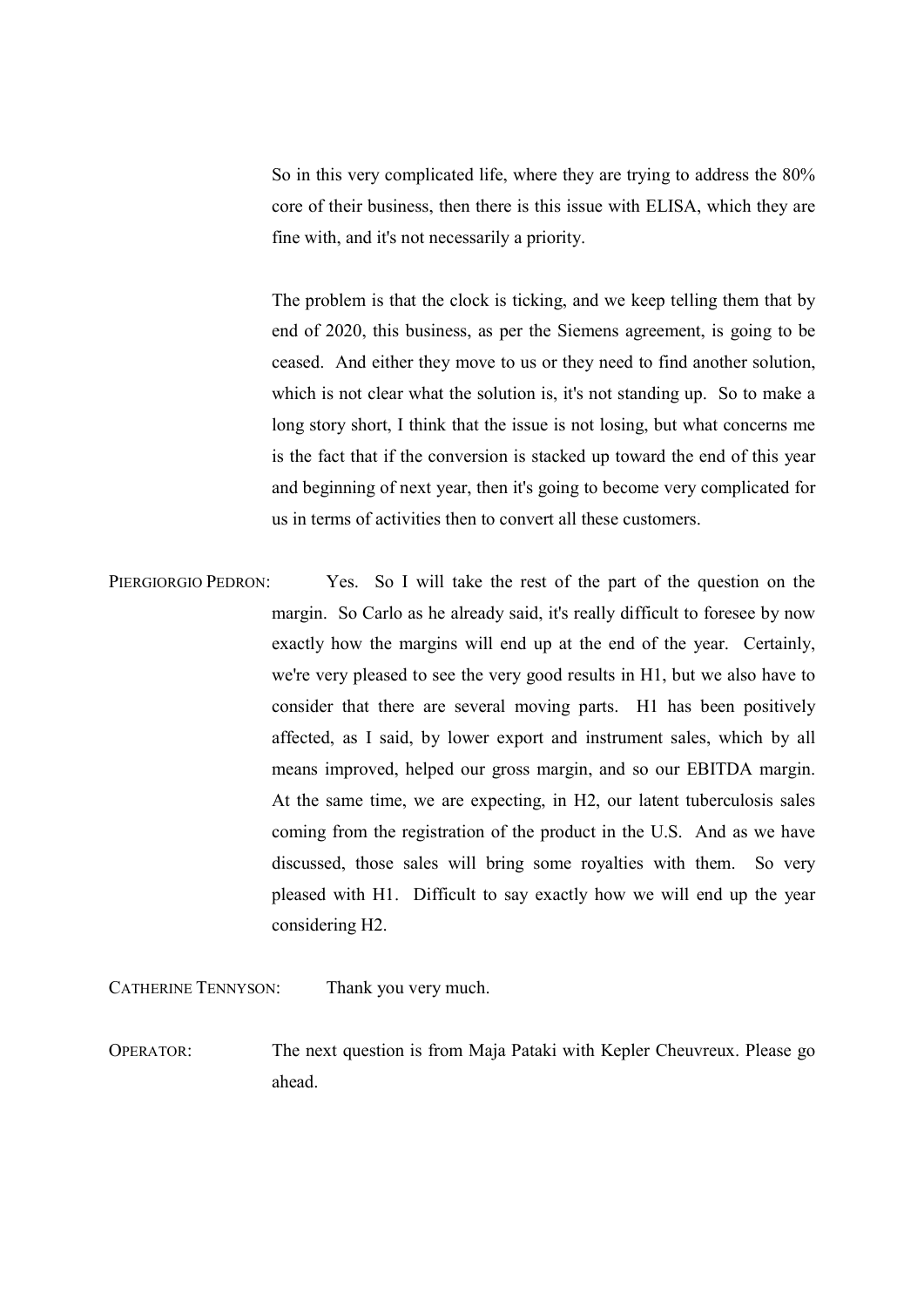- MAJA PATAKI: Yes, thanks for taking my question. Carlo, I was wondering if you could remind me quickly on where the quantity around TB tests have been rolled out in Europe already. I noticed that you both in Q1 and Q2 stated that TB and latent TB testing helped your sales in Italy. Is Italy the only market that's rolled out? I believe not so. And is there a difference in the different kind of European markets, why Italy would be doing significantly better than other markets in Europe? And lastly, you're probably not going to answer that, but could you quantify how much revenues you generated with the latent TB test in Italy in H1?
- CARLO ROSA: Maja, good afternoon. Listen, as you know, this is a project...program that we share with QIAGEN. And so we...as part of the agreement we have with them, we don't disclose numbers, okay. So I will not be able to comment on specifically revenues generated by this.

What I'm saying is CLIA; we will report this under CLIA x-D. You see that our CLIA x-D business is doing well. And by the same token, I'm saying that from a...let me comment geographically. From a geographical point of view, I see that there are...there is uptake very favorable in those geographies where the business is concentrated in large labs, because these large labs is exactly where, today ELISA is representing an issue, because high volume with poor automation provided for ELISA really pushed these labs to find an alternative solution.

 And these labs typically, as you know, are in Germany, are in France. And so as far as these 2 geographies are concerned, the uptake is going...following expectations. And in France, there is going to be an acceleration in quarter...in half 2, because some of the large chains were actually signed up lately with implementation, because we need to install dedicated XLs in quarter 3. So France is going to pick up as far as TB is concerned second half.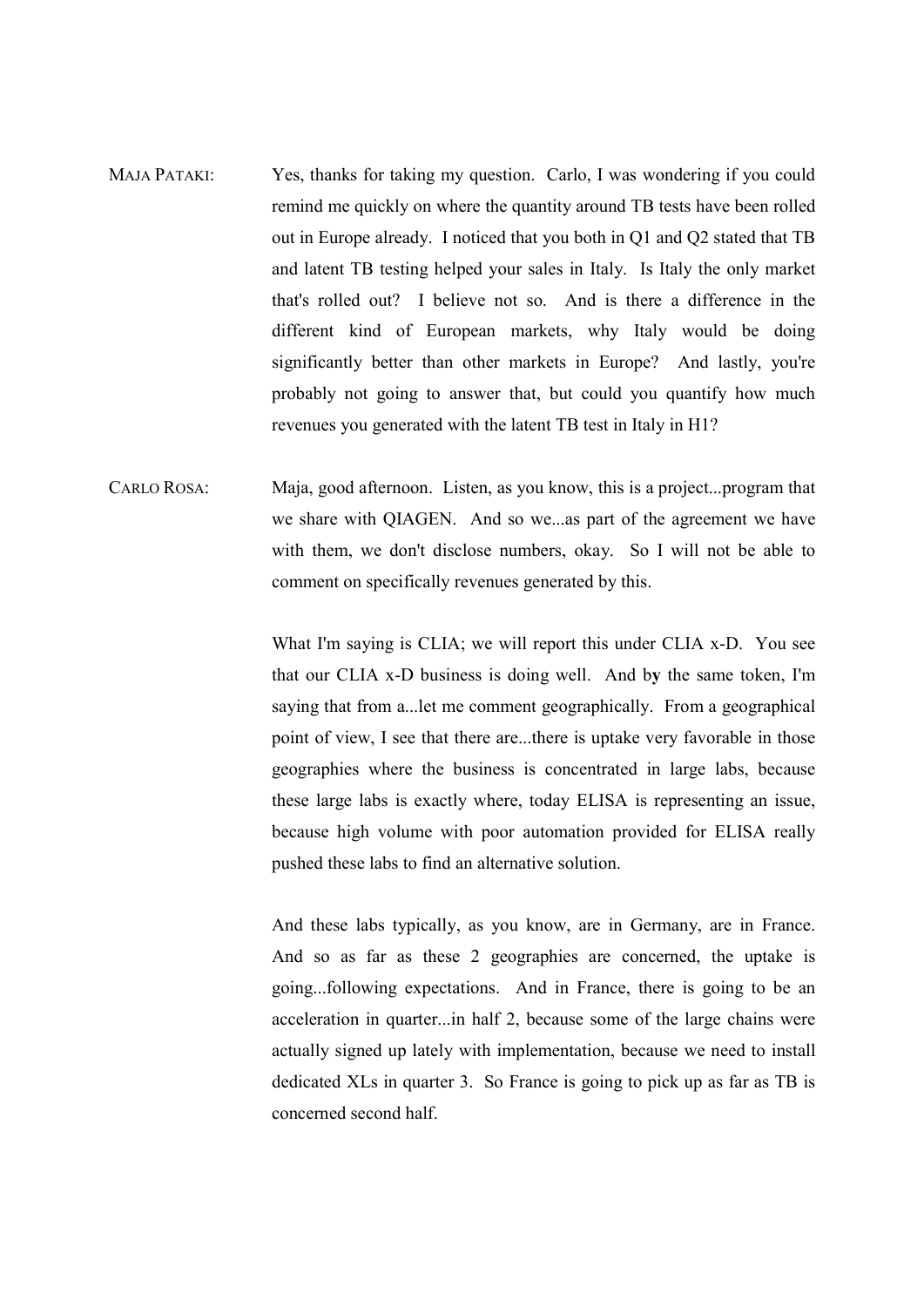As far as Italy is concerned, it's a domestic country. We have almost 900 systems installed in the country. And so we have a very large installed base here, and the uptake is going well, but naturally going well, because we control this market. So this is as much as I can say.

 As far as the opportunity, okay, let's not comment about the U.S., because it's so obvious to everybody. I think also Australia is very interesting for a very simple reason. In Australia, again, the business is very much concentrated in the hands of a couple of very large private labs. One is Sonic. Then there is another one. And again, these labs are the ones that do suffer from the lack of automation. And this why I'm expecting that this approval for TB in Australia was very relevant for us, because the...these big labs, I feel, will convert. We're going to be very open to converting soon. Okay?

- MAJA PATAKI: Thank you. And a question...a second question, if I may. We've seen an approval...an FDA approval for a Lyme test by Zeus Scientific, for Lyme disease. I was wondering, is that test competing with your current offering that you have for Lyme disease? And how does the competitive landscape in Lyme's disease develop currently?
- CARLO ROSA: Listen, that kit...allow me to be a little bit technical here. So today, there is an algorithm that has been used for 20 years, which requires the doc...the labs to test with one immunoassay. And then to reflect positives with a different technology, which is called Western blot, which is extremely awkward, very, extremely labor intensive, non-automated, it's a pain. And what very recently this panel of experts have recommended is to move to a different algorithm, which is called 2 tiers, where you fundamentally screen with 1 immunoassay and reflects on a different immunoassay. That doesn't add anything to the fact that there is a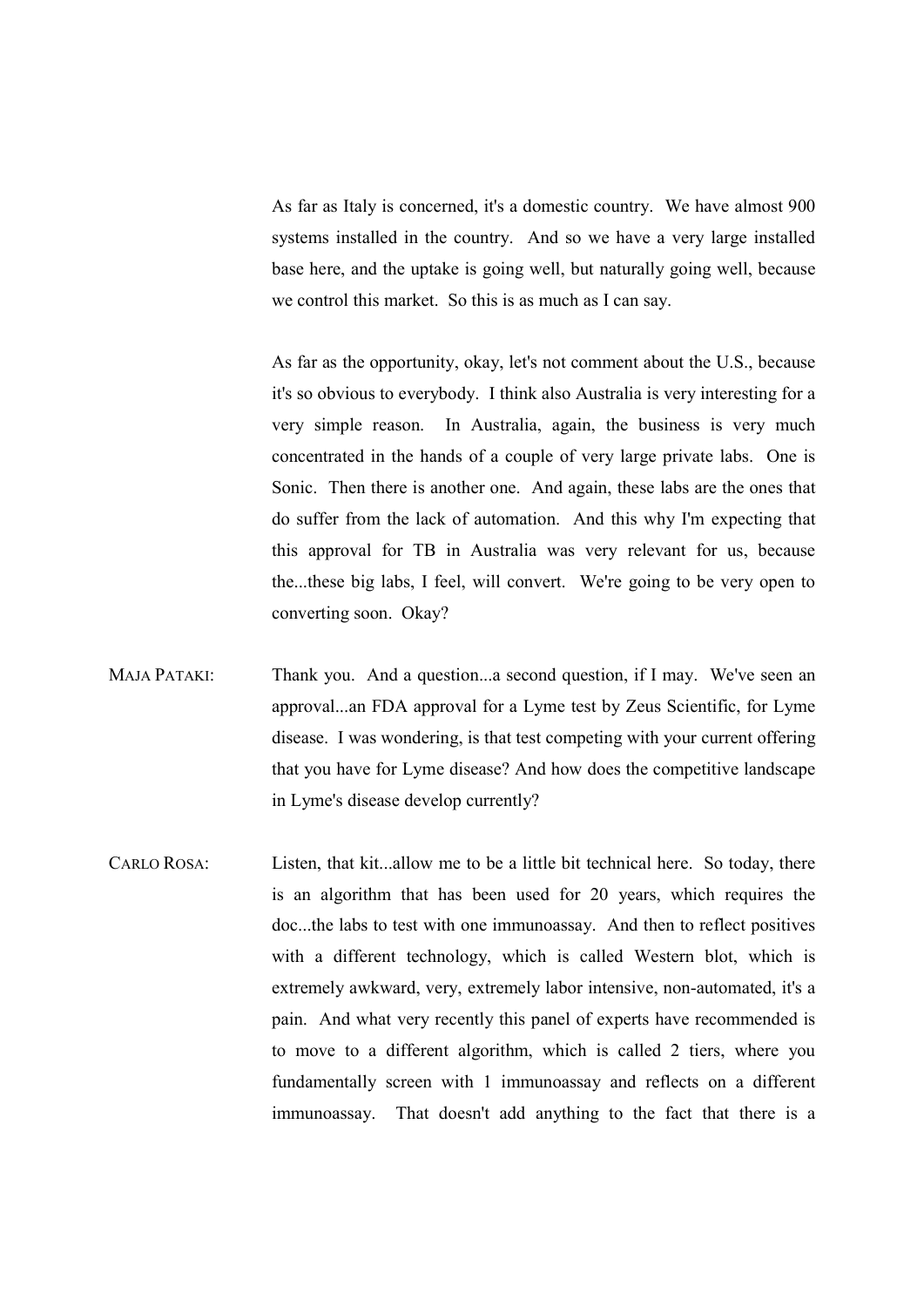dramatic problem in terms of sensitivity and specificity of current technologies. So there is a strong need to introduce a complete different technology in order to support the early Lyme detection, which we strongly believe is going to be offered by the T-cell response.

 So to make a long story short, this Zeus product in this algorithm is...I see it as a transition phase, but again, it doesn't really address the problem. And the problem is early detection, which can only be resolved with the introduction of new different technology.

 Let me just remind you that usually, these...technology is PCR. So in other situations where you want to get early diagnosis, PCR is the technology to go. Unfortunately, when it comes to Lyme, PCR is not applicable, because the bacteria clears very rapidly from circulation. So detection by PCR is not...is useless. And this is why, our industry for 30 years have not really been able to...with traditional immunoassay address the problem. Again, I am a strong believer of the fact that this QuantiFERON technology of QIAGEN can be revolutionary when it comes to Lyme disease.

- MAJA PATAKI: Got it. Thank you very much.
- OPERATOR: The next question is from Michael Ruzic with Berenberg. Please go ahead.
- MICHAEL RUZIC: Yes, thank you for taking my questions. I just wonder about the large contract renewal, given that guidance was set before that was actually settled. Now that you guys have settled that, how much more confident are you that guidance will be achieved? And furthermore, should we start thinking more towards the mid or upper end of guidance now that you've settled that as well as added some new tests to that negotiation process?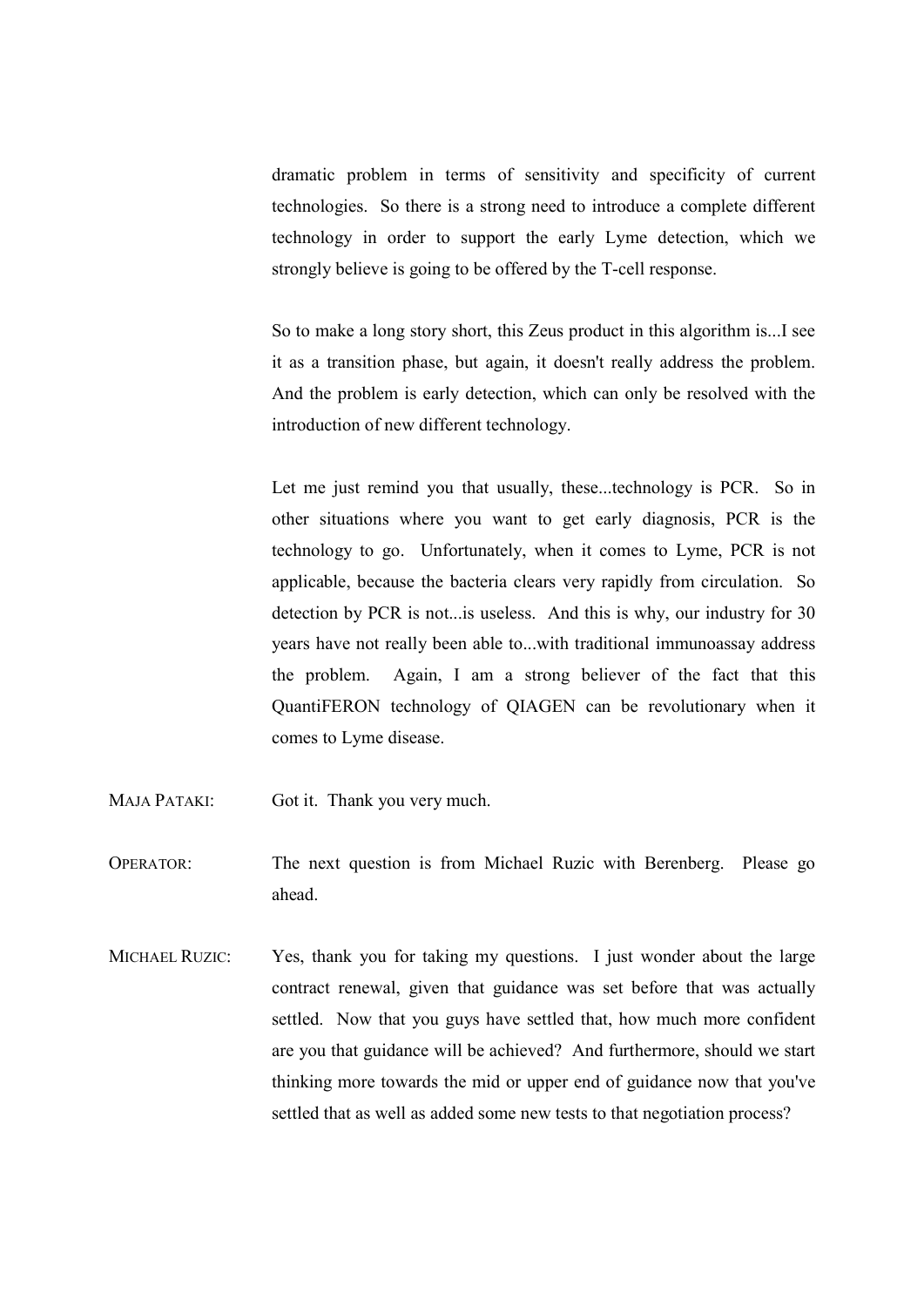And then the second one from me is just...you might have answered this earlier, but can you give us a percentage of the Siemens business that is converted on this stage? Thanks.

CARLO ROSA: Okay. On...let's talk about the contract guidance and all the rest. This...okay, we have 3 contracts to be renewed, 2 in the U.S., and 1 was actually global. We renewed 1 U.S., lab and we renewed...and now we are pretty much renewing the global agreement with the other lab. Now our concern and I think everybody else's concern, has nothing to do necessarily with what is going to happen in 2019 with this. Yes, there is an effect and there is an effect, because for some of these contracts, we are giving rebates, by the way, or it depends on the structure.

> But the real concern was that, that business fundamentally was a good chunk of our Vitamin D business and everybody was actually was...some people were thinking about doomsday scenario where the time came when Vitamin D fundamentally would disappear from our business, which didn't happen. And so I'm saying now, 2 of the 3 have been renewed. And in total, 3 cases, Vitamin D is there with us for the foreseeable future. Certainly, there has been a trade-off in price. It always happens. But as we have done in the past, the trade-off in price comes with a positive effect on more products that are brought in line from these labs.

> So to make a long story short, I think that strategically, it's very important for DiaSorin that we renew this contract, because we remain on the map of very large labs that will, like it or not, continue to buy everybody out and continue to increase their market share in the major markets, namely U.S. when it comes to Quest and LabCorp, and Germany and with Europe and Australia when it comes to Sonic.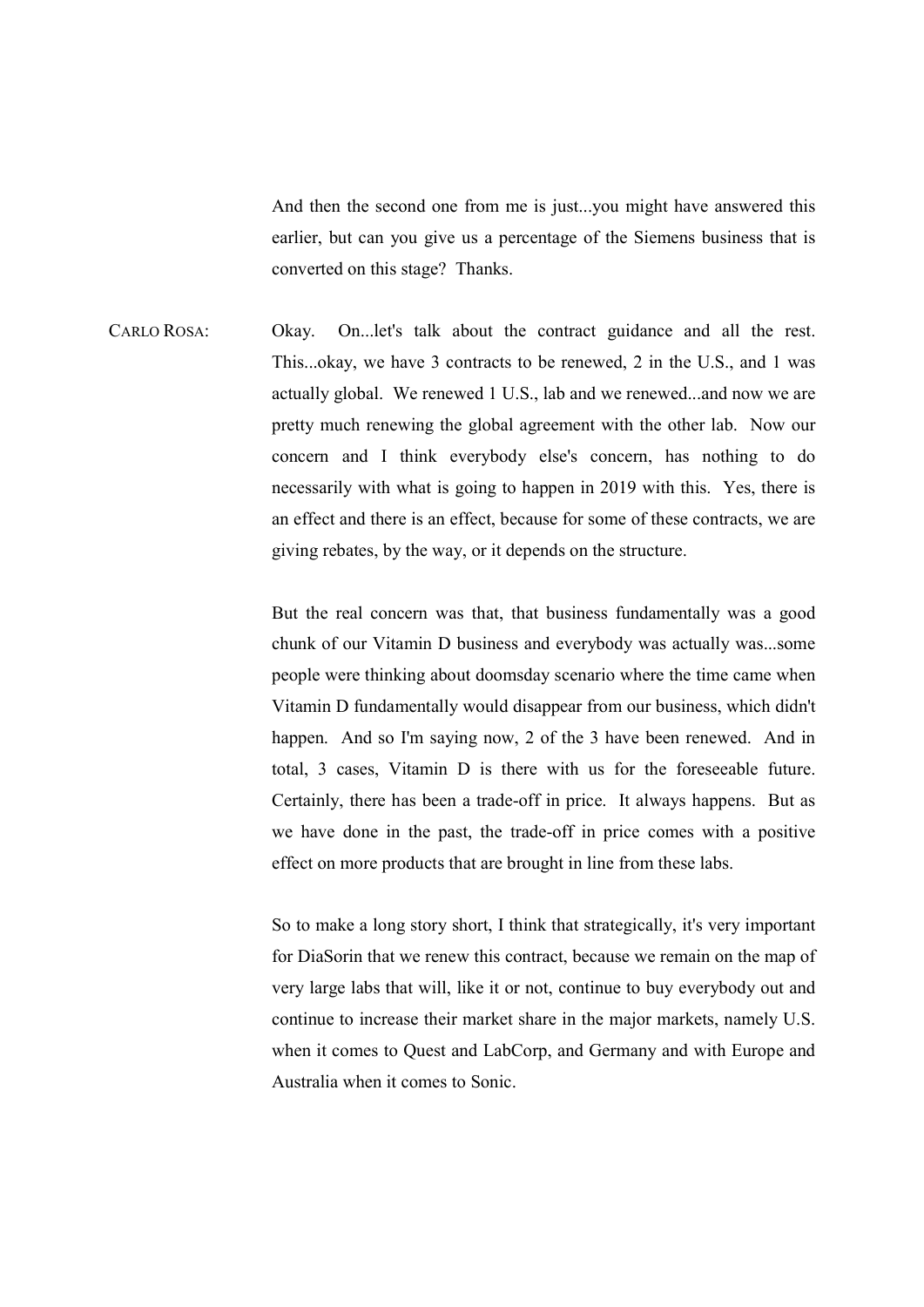Now as far as this effect on the guidance, some of this was included in the guidance. I'm not going to comment now how much this is going to impact on the guidance versus what the expectation is. My point is that where we are today, we know one thing for sure from what we have stated in terms of negative effect, the flu season has been a disaster, as for everybody else. And that clearly has affected our ability to reach the upper end of the guidance. Everything else, I believe, it's too early to say where in that range we are sitting.

- MICHAEL RUZIC: Thanks. And just on the Siemens business conversion percentage?
- CARLO ROSA: Okay. Let me say that...let me give you a more specific comment. In all the major geographies, with the exception of Germany, we have converted 80% of the business. When it comes to Germany, if today we have converted 40%, I would say, 30%, 40%, you need to excuse me if we cannot be that precise, because I have in mind the number of labs converted versus the amount of business converted when it comes to Germany. But I would say that, again, the...what's remaining to be converted is fundamentally Germany and some of the larger sites, commercial sites.
- MICHAEL RUZIC: Okay, thanks.
- OPERATOR: The next question is a follow-up from Maja Pataki with Kepler Cheuvreux. Please go ahead.
- MAJA PATAKI: Yes, thanks. Just 2 minor questions. One, Carlo, you mentioned that the expected approval for the TB test in the U.S. is now end of August, and you talked about a bit of a delay. Could you remind me what your initial expectation was for the approval? And then the second question, you also mentioned that you have now introduced Molecular with a larger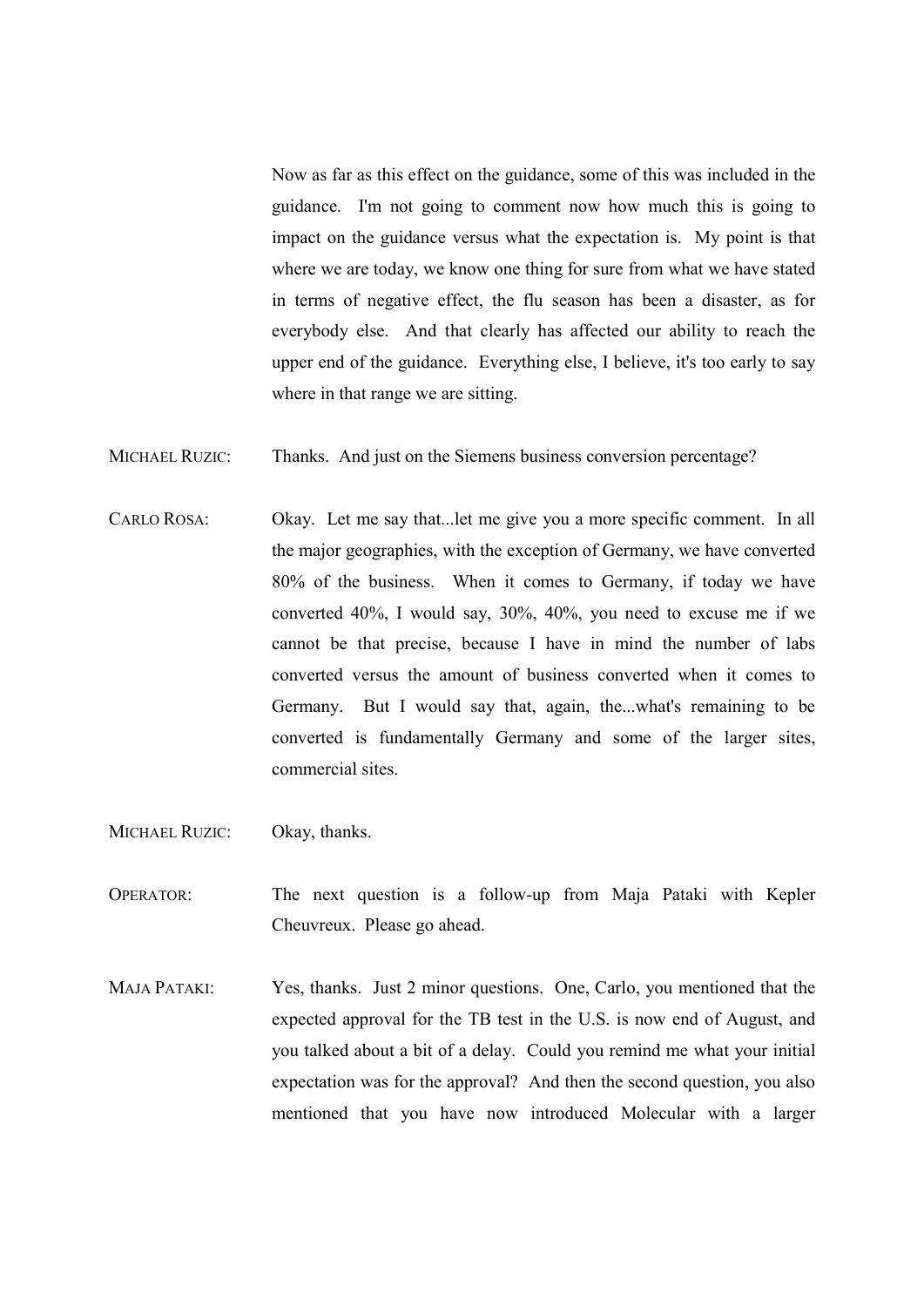customer. And you also mentioned  $\epsilon$ 1 million amount this quarter, whether that was the  $E1$  million in a quarter that was accounted for coming from that contract? Or whether that is  $E1$  million for this year that you're expecting? Could you clarify that, please?

CARLO ROSA: Maja, I'm a little confused, because I don't understand where the  $\epsilon$ 1 million is coming from. So let me just answer to the TB one in the U.S., which is simpler. Our expectation was June, okay? And the reason why we did not get approval in June is because we received a request for an amendment. And that...and this has to do, unfortunately, with the fact that between the time we submitted and the time they started reviewing, the FDA changed the analytical guidelines, which fundamentally means that all the internal data, so nothing to do with the clinical result, but internal data that we were...we have done as far as the kit's stability, the precision and so forth had to be all recalculated because of the guideline change in between. And that has caused fundamentally the need to go back and issue and submit an amendment.

> Now the amendment, as said, has been submitted. Now by the time the amendment is submitted and now there are no other comments from the FDA, they have, by the book, 90 days to issue approval. Now I don't think that it's going to take 90 days, because they pretty much...the review is pretty much completed. And therefore, I am guessing that considering that also the Americans go on vacation and the FDA goes on vacation in June...in July, I assume that by the end of August, we're going to get this cleared. Now going back to the  $E1$  million, help me out with this. Where is the  $E1$  million coming from?

MAJA PATAKI: I thought that you said...you talked about the Molecular business that you signed a large contract in U.S. with Molecular? And I saw the figure  $\epsilon$ 1 million [indiscernible]. Can you anyway quantify how material or kind of